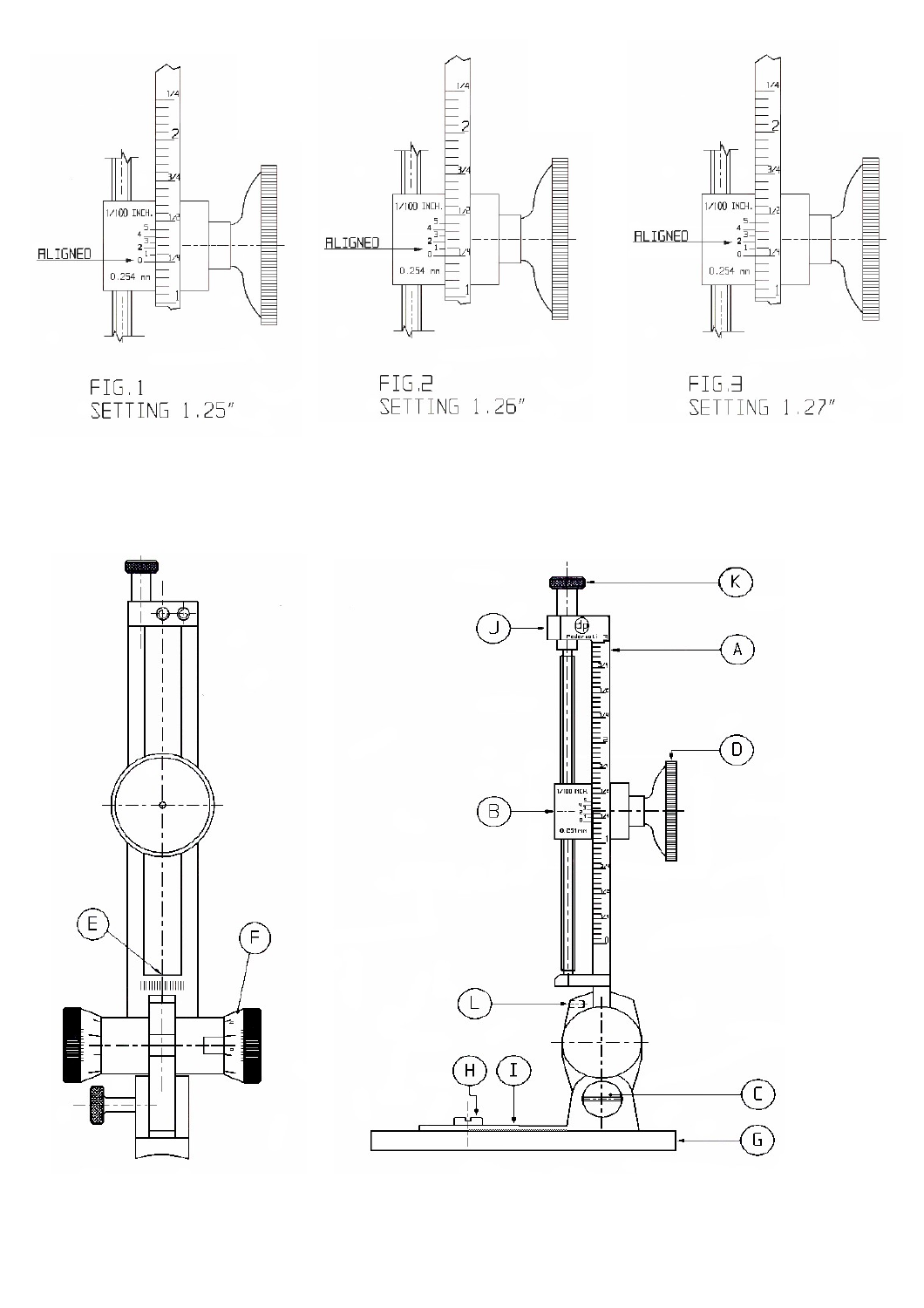

# **PEDERSOLI DAVIDE & C. S.n.c.**

25063 GARDONE V.T. (BS) – ITALY Via Artigiani, 57 – P.O. Box 150 Tel. 030.8915000 – Fax 030.8911019 [info@davidepedersoli.com](mailto:info@davidepedersoli.com) - www.davide-pedersoli.com



# **CREEDMOOR SIGHTS MOD. USA 404 - USA 405 - USA 406**

### **INSTALLATION ON YOUR RIFLE**

Your Pedersoli mid range or long range Soule tang sight is provided with three mounting holes in the base plate (G). The nominal centers are 2.25" apart and will fit all Pedersoli built replica rifles. The front hole is elongated to allow fitting to other brands of rifles which may have a slightly different hole spacing. The center hole is for certain rifles which require a hole in that location. Four sight mounting screws (two 10x28 and two 4 mm) are supplied for use on Pedersoli made rifles and these will fit the two tang holes originally plugged with slot head set screws. Note that the sight base (G) can be turned around and thereby will fit many other types of rifles because there are two detent notches in the bottom of the staff (A) and this increases the staff angle positions which will be available. It is important that the tang sight staff must stand vertically in relation to the action frame and barrel center line, both in side view as well as from a rear view. This must be checked with a suitable carpenters or machinists bubble level. Mount the rifle in a padded bench vise and use the bubble level to position the breech sides vertically and the barrel horizontally (make allowance for barrel taper if necessary). Loosening (or removing) screw (H) will allow the spring (I) to be positioned back or forward until the staff (A) is vertical from a side view. Tighten the screw firmly and apply a small amount of gun grease to the rear end of the spring where it engages the staff notch. When viewed from the rear it necessary to have the sight standing perfectly vertical and to position the staff vertically it may be necessary to insert suitable metal, hard paper or plastic shim material under one side or the other of the sight base, as necessary. Use the bubble level to verify that you have obtained good vertical positioning. When you are satisfied with the installation, tighten screw (C) to apply enough pressure on the pivot joint so that when the rifle is fired the staff assembly will tip forward a small amount. Avoid excessive tightening. For case extraction, loading and cleaning the sight is tipped backwards to allow a clear pathway into the barrel chamber.

Note the small socket head screw (L) located on the front face of the Soule body.

This screw holds the staff (A) in proper tight assembly with the Soule body and should not be removed or loosened.

# **USING THE ELEVATION SCALE**

(It is necessary to loosen the eye cup (D) when making any adjustments. Use light to moderate pressure when retightening the eye cup). The staff (A) is marked with 20 lines per inch and each line equals .050" (see "Using Minutes of Angle & Sight Scales" chart for further data). With the popular 30" barrel length, each .010" of elevation change equals 1.0 Minute of Angle (MoA) and at 100 yards one MoA =  $1.0$ " and at 200 yards one MoA =  $2.0$  " and so forth for other hundred yard increases in distance. Each .050" line therefore equals 5.0 MoA or 5.0" at 100 yards and 10.0" at 200 yards and so forth longer distances. The moveable vernier slider (B) has five lines .040" apart. This system allows you to change elevation in 1/100 of an inch (.01"). Fig. 1 shows the vernier zero line aligned with the 1 1/4" line (1.25"). Fig. 2 shows line  $# 1$  of the vernier aligned with the first line above the 1.25" line. This adds .01 to the 1.25 making the reading 1.26". Fig 3 shows the second vernier line aligned with the second line above the 1.25" line and this adds .02" to the 1.25" setting making the reading 1.27".

This system is continued for the third and fourth line as well and they add .03" and .04" to the original 1.25" setting. When you align the #5 vernier line with the fifth line above the 1.25" line, you will see that the zero line has also been aligned with the next line above 1.25, thus making the setting 1.30" because you have increased the original 1.25" by .05".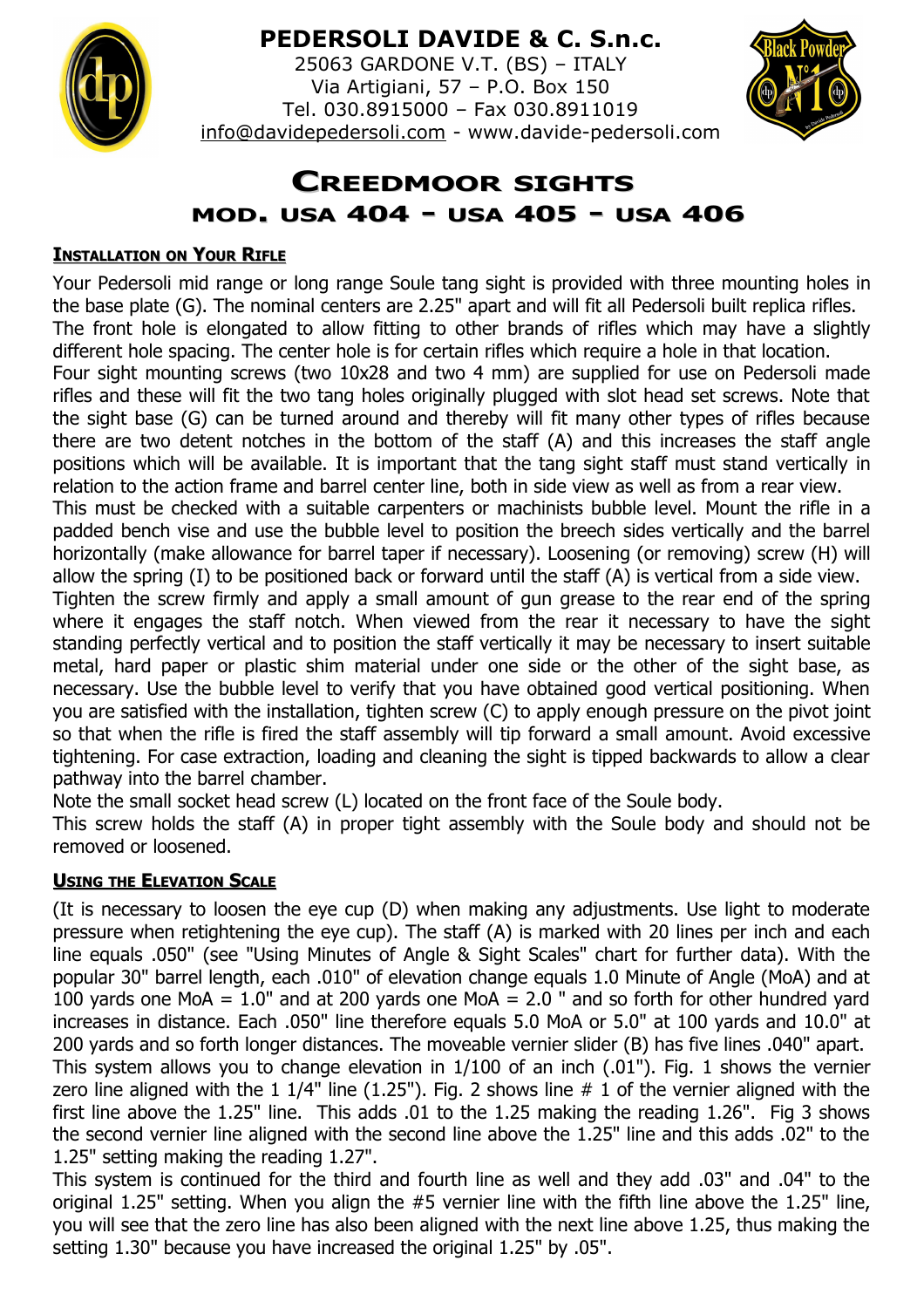Remember that each .010" changes bullet impact point by One MoA regardless of the shooting distance. Study the chart". Using Minutes of Angle & Sight Scales". Practice resetting your Soule sight as often as necessary. Soon you will be doing it quickly and correctly.

#### **USING THE WINDAGE SCALE**

The big advantage of the Soule type tang sight lies in it's ability to allow a shooter to quickly and accurately make windage changes called for by his or her "spotter" during a shooting match. Wind changes result in the bullet striking left or right of center. The spotter looking through a telescope calls out the amount of MoA needed to bring the shots back to center. As the wind rises and falls the spotter calls for repeated changes. Championship shooters use the Soule sight to make these changes quickly without need for magnifying glasses or having to closely examine fine lines on a windage scale. Hunters who have previously sighted in during windless conditions, can quickly apply the needed windage minutes of angle when wind comes up or goes away. Champion shooters world-wide use the Soule type sight for these reasons. It is simply the very best vernier tang sight you can own and use!

The moveable windage scale (E) has 8 lines left and right of center. Each line is .025" wide and represents 2.5 MoA at any distance. The Soule knob (F) has 5 numbers, 0 to 4, and when the knob is turned one full turn it will move scale (E) exactly 2.5 MoA. The space between each of the five numbers is equal to  $\frac{1}{2}$  (0.5) MoA movement and if the setting is placed on the line between any two numbers this represents a  $\frac{1}{4}$  (0.25) MoA movement. As an example of how this is used, let's say a shooter is competing with a steady wind coming from the right side and his spotter has called for 4.5 MoA of right side windage which brought the shots nicely into the center of the target. Suddenly, the wind dies out, so the spotter calls out, "bring windage back to zero center". The shooter merely turns his Soule knob (F) quickly and returns scale (E) back to zero center.

When to wind again returns to the former condition, the shooter quickly turns the Soule knob clockwise one full turn plus 4 more marks, which equals 4.5 right side MoA again. When Soule knob (F) is turned clockwise (viewed from right side) this moves the bullet point of impact to the right on the target. Turning the Soule knob counter-clockwise moves bullet point of impact to the left on the target.

#### **CARE AND MAINTENANCE**

Your Pedersoli Mid-Range tang sight is a precision instrument and must be protected against being struck or bent. After each shooting session, carefully wipe it to remove possible cleaning liquids and dirt. Apply a thin film of gun oil to all exterior surfaces to prevent rust formation. Check the two screws (J) at the top of the staff assembly. If set too tight they will cause a bind on the main threaded screw. Adjust to obtain a slight drag when the elevation knob (K) is turned.

Because leather and trapped humidity can cause corrosion, we advise against storing the gun or sight in a leather case or a sealed container for an extended period of time.

# **USING MINUTES OF ANGLE (MOA) & SIGHT SCALES**

The lines on the elevation and windage scales are used to change where your bullet will hit. The distance between the front and rear sight aiming apertures is called the "sight radius".

Measure this distance on your rifle and select from the list below, the distance which is close to your own sight radius

| <b>Distance between</b><br>front and rear sights | <b>Sight movement</b><br>equals 1 MoA (Minute of Angle) |  |  |
|--------------------------------------------------|---------------------------------------------------------|--|--|
| 32 inch radius                                   | .009"                                                   |  |  |
| 34 inch radius                                   | .010"                                                   |  |  |
| 36 inch radius                                   | .010"                                                   |  |  |
| 38.75 inch radius                                | .011"                                                   |  |  |

(The above numbers are rounded off to a practical amount and the two .010" numbers are correct)